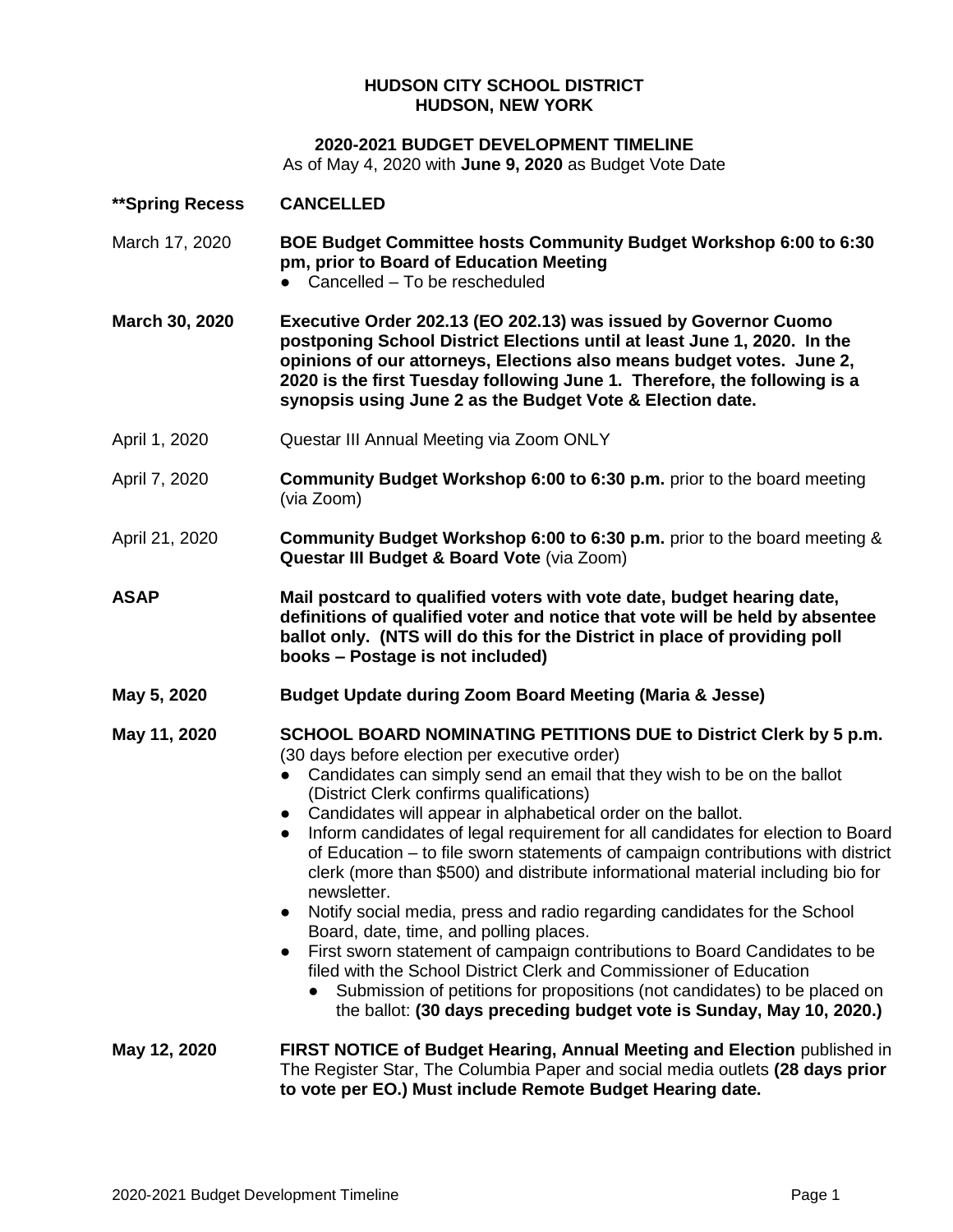|                 | Military Absentee Ballot application available upon request. Absentee Ballot<br>applications available. (it is unclear if regular absentee ballot applications will be<br>required)                                                                                                                                                                                                                                                                            |
|-----------------|----------------------------------------------------------------------------------------------------------------------------------------------------------------------------------------------------------------------------------------------------------------------------------------------------------------------------------------------------------------------------------------------------------------------------------------------------------------|
| May 19, 2020    | Dr. Suttmeier to present the Educational Plan<br>Tentatively the last meeting for BOE to adopt the budget amount before<br>the State Tax Report Card transmission deadline of May 22, 2020.<br>Resolution to make district employees poll workers to tally absentee ballots<br>$\bullet$                                                                                                                                                                       |
| May 19-22, 2020 | Prepare Ballot/Absentee Ballot finalize with Maria<br>Send ballot to NTS for perm packs NTS Data Systems will be supplying<br>Permanent Absentee Ballots (Perm Packs) for the first time. District is<br>responsible for postage.<br>Permanent Absentee Ballots may not be mailed earlier than 20 days (small<br>$\bullet$<br>city schools nominating petitions due 30 days prior) or later than 7 days prior<br>to Election Day $-$ (May 21 $-$ June 2, 2020) |
| May 21, 2020    | Special Meeting, if needed, to adopt a budget number.                                                                                                                                                                                                                                                                                                                                                                                                          |
| May 22, 2020    | Transmission of Property Tax Report Card (to SED & Newspapers of Record)<br>Required within 24 hours of proposed budget adoption (Deadline is May 21).                                                                                                                                                                                                                                                                                                         |
| May 22, 2020    | 2 <sup>nd</sup> Notice of Budget Hearing, Annual Meeting and Election published in The<br>Register Star, and The Columbia Paper and Social Media Outlets                                                                                                                                                                                                                                                                                                       |
| May 26, 2020    | Copies of 2020-2021 Proposed Budget (Budget Books) available to public<br>at least 7 business days before Budget Hearing date (May 26, 2020) and at least<br>14 days before Budget Vote (June 9, 2020) Electronic copy with all attachments<br>must be posted on our website.                                                                                                                                                                                  |
|                 | Distribute Military Absentee Ballots (14 days prior to vote)                                                                                                                                                                                                                                                                                                                                                                                                   |
|                 | <b>Property Tax Report Card</b> is required to be part of the proposed budget (budget<br>book)                                                                                                                                                                                                                                                                                                                                                                 |
|                 | Voter Registration has been suspended (as interpreted by our attorneys).<br>Last day to register would have been 14 days prior to the vote date.                                                                                                                                                                                                                                                                                                               |
| May 26, 2020    | <b>TENTATIVE PUBLIC HEARING FOR PROPOSED BUDGET - 6:30 p.m. via</b><br>Zoom. (Not less than 7 before or more than 14 days prior to budget vote). This<br>date is preferable to allow for the most time to finalize budget newsletter with<br>budget notice, print and mail to residents.                                                                                                                                                                       |
| May 27, 2020    | MAIL SCHOOL PROPOSED BUDGET NOTICE AND DISTRICT NEWSLETTER<br>to all district residences (no later than 6 days prior to Budget Vote)                                                                                                                                                                                                                                                                                                                           |
| June 2, 2020    | Last day to mail absentee ballots to absentee voters.<br>School District Clerk must maintain a list of names of those residents who<br>$\bullet$<br>were given an absentee ballot                                                                                                                                                                                                                                                                              |
| June 9, 2020    | SPECIAL MEETING FOR VOTE: PROPOSED BUDGET AND SCHOOL<br><b>BOARD ELECTION -</b><br>Awaiting on guidance for Absentee ballot counting specifics                                                                                                                                                                                                                                                                                                                 |
|                 | Board of Education meets at 6:30 and will have an update on how many                                                                                                                                                                                                                                                                                                                                                                                           |

absentee ballots have been received and voting numbers as of 6:30 p.m.